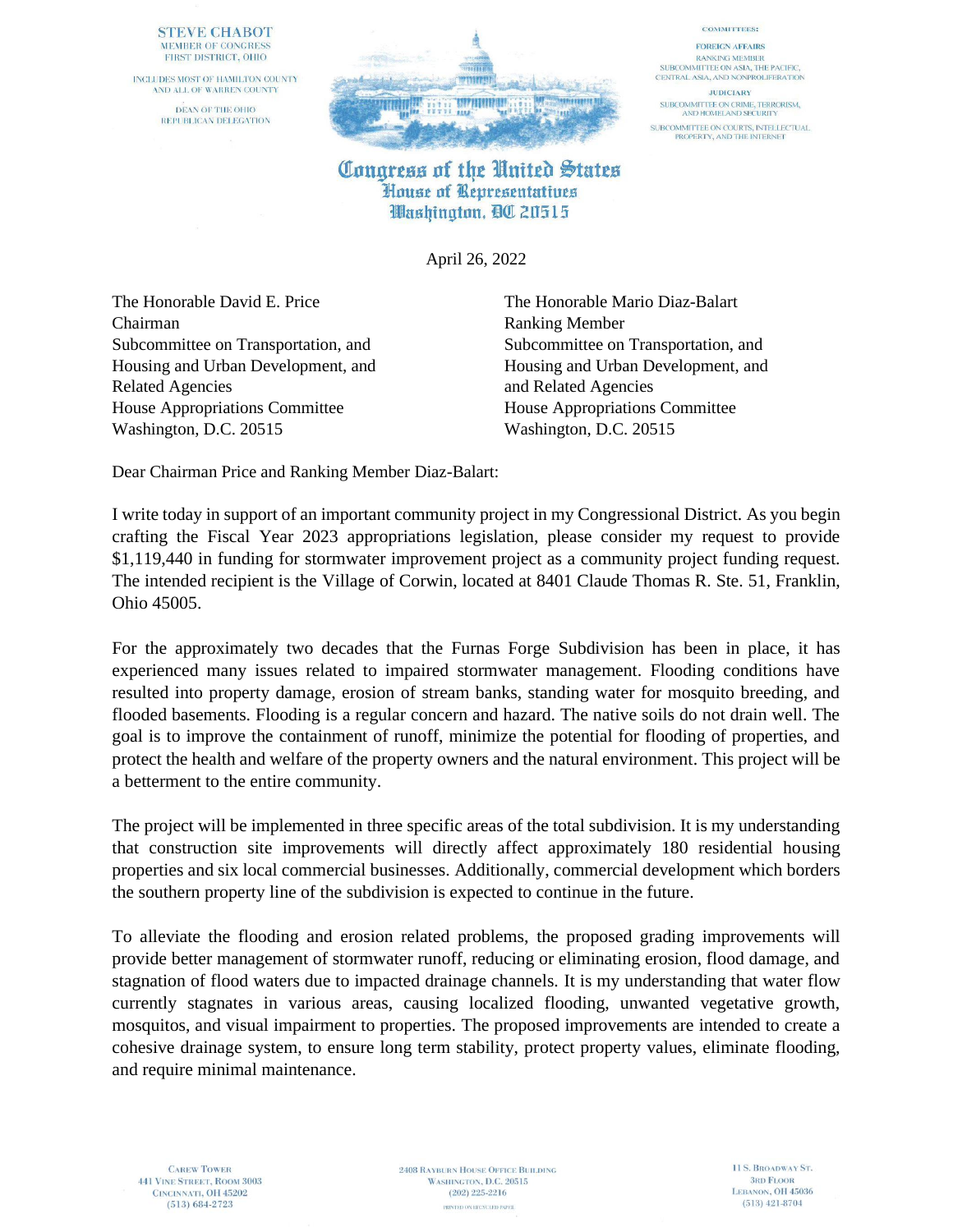As you continue to assess appropriations requests, I ask that you give every consideration of this community project in my Congressional District which will improve health, safety, and environmental issues in the Village of Corwin, Ohio. Thank you for your consideration of this important request.

Sincerely,

 $\mathcal{L}_{\text{adv}}$ 

Steve Chabot (OH-01) MEMBER OF CONGRESS